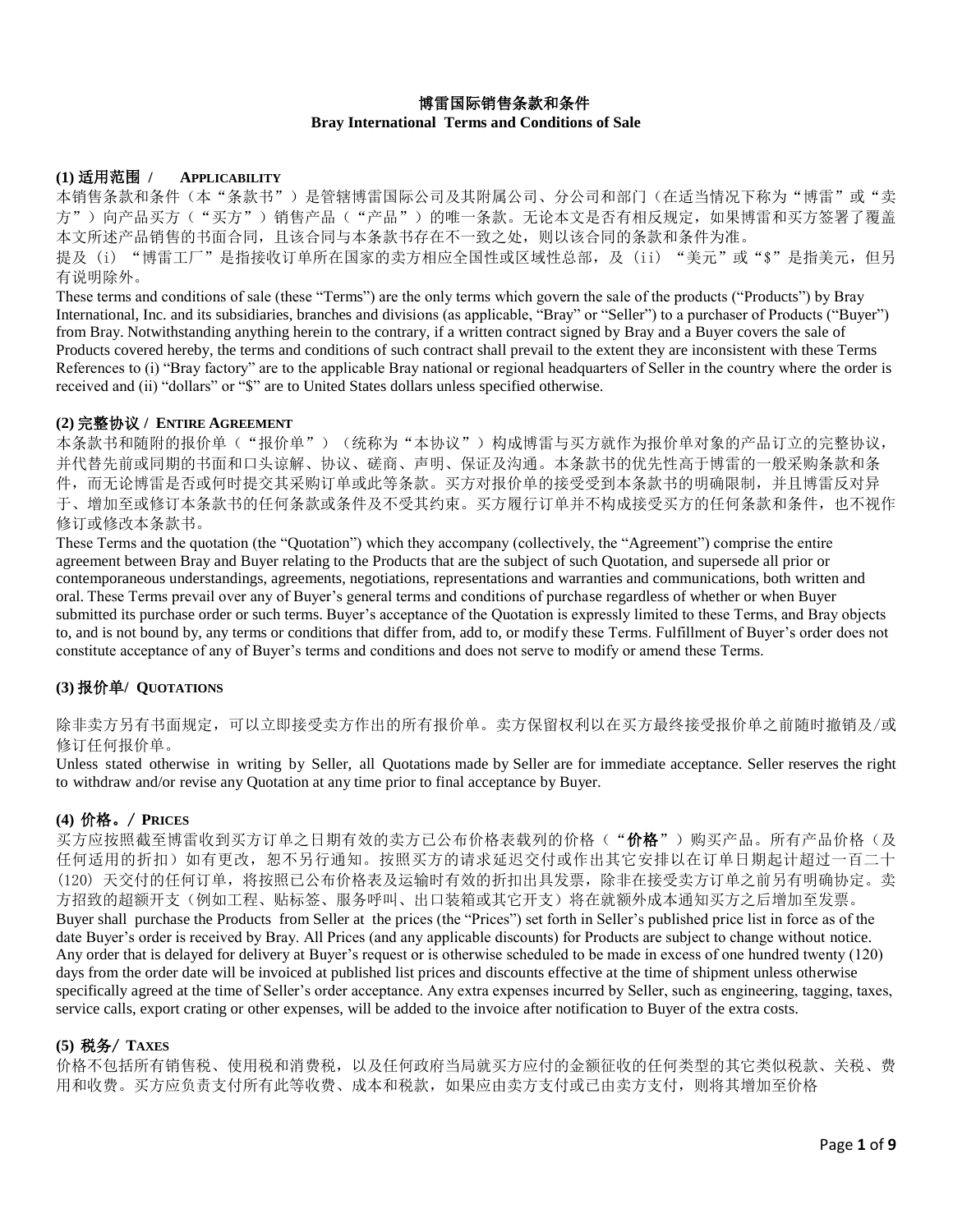Prices are exclusive of all sales, use and excise taxes, and any other similar taxes, duties, fees and charges of any kind imposed by any governmental authority on any amounts payable by Buyer. Buyer shall be responsible for all such charges, costs and taxes, and if payable or paid by Seller, then added to the Price.

### **(6)** 支付条款 **/ PAYMENT TERMS**

国内 买方的所有发票将在发票日期起计净三十 (30) 天到期应付,但卖方另有规定除外。除非卖方另行发出同意,国际 买 方的所有发票将需要在美国港口发运至货运代理之后出具到期应付的已确认、不可撤销信用证。

买方应就所有延迟付款支付利息,利率以下列较低者为准:(i) 每月百分之二 (2%) 的利率,及 (ii) 适用法律准许的最高 利率。买方应向卖方补偿其征收任何延迟付款的所有成本,包括但不限于律师费和法庭成本。如果买方未能支付任何到期金 额,则除了本条款书或法律提供的所有其它补救外(卖方没有放弃行使其于本文的任何权利),卖方应有权暂停交付任何产 品。

买方不得由于任何索偿的抵销、反诉、扣减、客户延迟付款或与卖方的纠纷而扣留或延迟支付任何到期应付金额,无论是否 与卖方违约、破产或其它事宜相关。

All invoices for domestic Buyers will be due net thirty (30) days from date of invoice unless otherwise stated by Seller. All invoices for international Buyers will require confirmed, irrevocable Letters of Credit due upon delivery to freight forwarder at its United States port for shipment, unless otherwise agreed by Seller.

Buyer shall pay interest on all late payments at the lesser of: (i) the rate of two percent (2%) per month and (ii) the highest rate permissible under applicable law. Buyer shall reimburse Seller for all costs incurred in collecting any late payments, including, without limitation, attorney fees and court costs. In addition to all other remedies available under these Terms or at law (which are not waived by Seller's exercise of any rights hereunder), Seller shall be entitled to suspend the delivery of any Products if Buyer fails to pay any amounts when due hereunder.

Buyer shall not withhold or delay payment of any amounts due and payable by reason of any set-off of any claim, counterclaim, abatement, delay of customer payment or dispute with Seller, whether relating to Seller's breach, bankruptcy or otherwise.

# **(7)** 信用 / **CREDIT**

向买方作出的产品运输和交付在任何时候均应取得卖方信用部门的批准。除了任何其它权利和补救外,卖方可选择拒绝根据 本协议作出运输或交付,除非收到付款或满意的担保或满足令卖方满意的其它条款和条件。如果卖方选择向买方授予信用, 卖方可独自酌情限制或拒绝进一步授予信用。卖方是否提供赊账期取决于买方是否持续能够支持其业务的营运资本要求。 Shipments and deliveries of Products to Buyer shall remain at all times subject to the approval of Seller's credit department. Seller, in addition to any other rights and remedies, may, at its option, decline to make shipments or deliveries hereunder except upon receipt of payment or satisfactory security or otherwise upon terms and conditions satisfactory to Seller. Should Seller elect to extend credit to Buyer, Seller may limit or deny further extensions of credit in Seller's sole discretion. Any extension of open payment terms by Seller is dependent on Buyer's ongoing ability to support its working capital requirements for its business.

# **(8)** 交付 / **DELIVERY**.

A. 将在收到买方订单之后的合理时间内交付产品。交付日为大约日期,取决于是否迅速收到买方提供的所有必要信息和资 料(若适用)。

A. The Products will be delivered within a reasonable time after the receipt of Buyer's order. Delivery dates are approximate and are dependent upon prompt receipt of all necessary Buyer-furnished information and materials (if applicable).

<span id="page-1-0"></span>B. 除非双方另有书面协定,卖方应在博雷工厂提供产品("交付点")。产品的所有权和损失风险在运输公司签署了提单 之后转移至买方(这表示将产品交付至运输公司以运输至买方)。买方应负责所有装载成本,并在交付点提供适合收取产品 的设备和劳动力。

B. Unless otherwise agreed in writing by the parties, Seller shall make the Products available at the Bray factory (the "Delivery Point"). The title to and risk of loss for Products passes to Buyer upon signing of the bill of lading by the transportation company (which signifies the delivery of the Products to the transportation company for shipment to Buyer). Buyer shall be responsible for all loading costs and provide equipment and labor reasonably suited for receipt of the Products at the Delivery Point.

C. 所有价格均是博雷工厂或卖方可能在报价单中指定的其它地点的工厂交货 (EXW) 价。卖方不对交付点以外的运输投保, 因此运输途中的所有损失或产品受损索偿必须由买方直接向运输公司提出。卖方应选择产品的运输方法和承运商。如果运输 路线令人满意且运费等于或低于卖方的正常选择,则卖方可按照买方的选择进行运输。倘若运费高于正常的特殊运输要求, 卖方运输产品的开支将由买方承担(包括搬运费或到付运费),且买方不会就卖方在正常情况下将招致的运费收到任何信用 额。每个订单只可以有一个目的地。

C. All Prices are quoted ExWorks (EXW) Bray factory or such other place that Seller shall designate on the Quotation. Seller does not insure shipments beyond the Delivery Point and, therefore, all claims of lost or damaged Products in transit must be filed directly with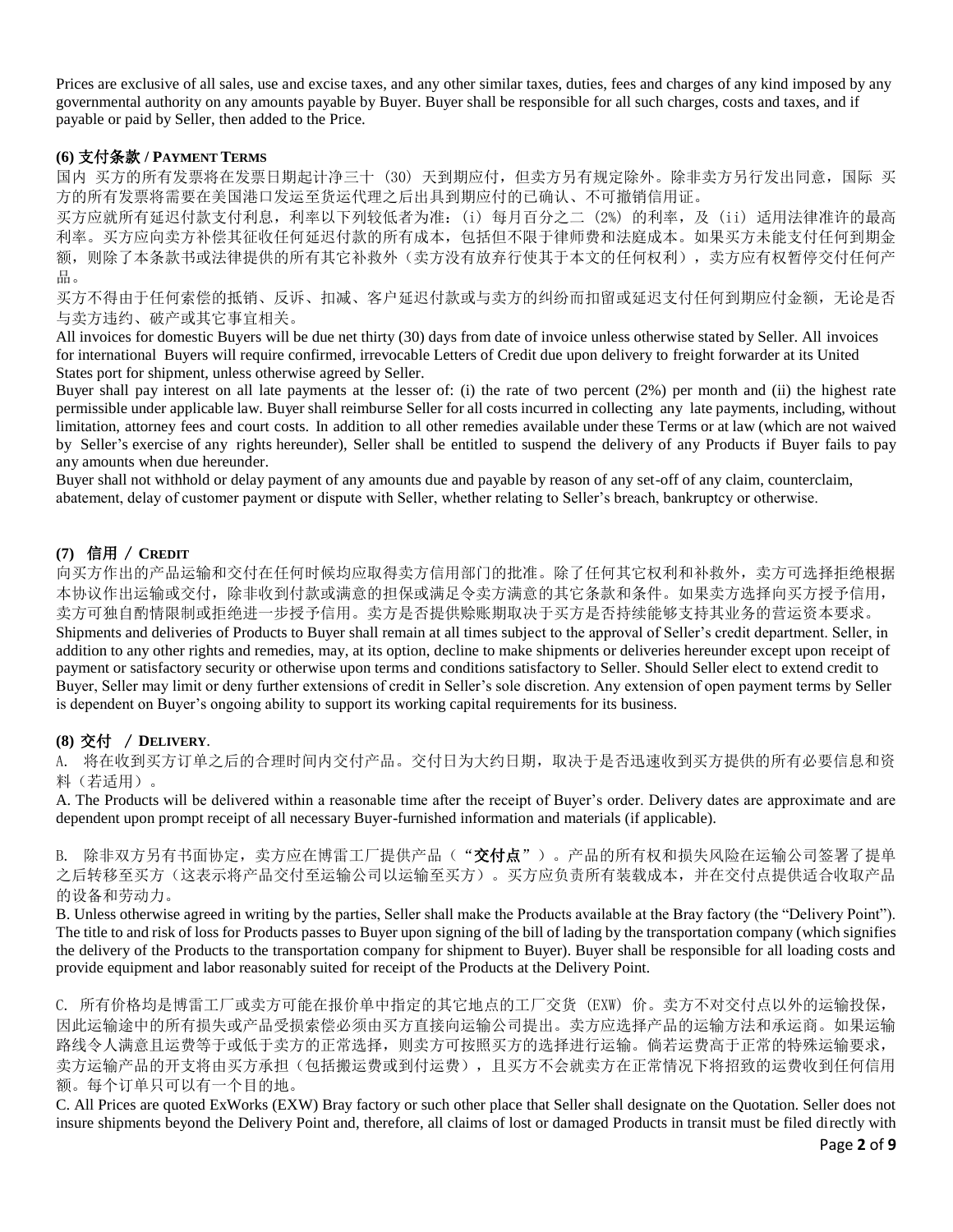the transportation company by Buyer. Seller shall select the method of shipment and the carrier for the Products. Seller may ship via the Buyer's choice if routing is satisfactory and rates equal to or less than Seller's normal choice. In the case of higher than normal special shipping requirements, Seller will ship the Products at Buyer's expense (including a handling fee or collect basis) and Buyer will not receive any credit for freight charges that under normal circumstances would be incurred by Seller. There may be only one destination per order.

D. 如果买方因故未能根据卖方向买方发送的通知(表明将在交付点交付产品)在固定日期接收产品交付:(i) 产品的损失 风险应转移至买方,(ii) 产品应被视为已经交付及获买方接受,及(iii) 卖方可选择储存产品,直至买方领取为止, 而买 方应负责支付所有相关成本和开支(包括但不限于储存费和保险费)。如果买方未能提供与产品交付相关的适当指示、文件、 许可或授权,这应被视为买方未能在此等产品可以交付之时接受产品交付。卖方搁置超过六十 (60) 天的任何订单可被视为 已取消,并且产品被视为已退还。

D. If for any reason Buyer fails to accept delivery of Products on the date fixed pursuant to Seller's notice to Buyer that the Products are being made available for delivery at the Delivery Point: (i) risk of loss to the Products shall pass to Buyer, (ii) the Products shall be deemed to have been delivered and accepted by Buyer and (iii) Seller, at its option, may store the Products until Buyer picks them up, whereupon Buyer shall be liable for all related costs and expenses (including, without limitation, storage and insurance). Any failure of Buyer to provide appropriate instructions, documents, licenses or authorizations in connection with delivery of Products shall be deemed to be a failure of Buyer to accept delivery of Products at such time as such Products are otherwise available for delivery. Any orders held by Seller more than sixty (60) days may be treated as a cancelled and the Products deemed returned.

### **(9)** 检查和拒收不合格产品 / **INSPECTION AND REJECTION OF NONCONFORMING PRODUCTS**

A. 买方应在收货之后十 (10) 天内检查产品("检查期")。除非买方在检查期内就任何不合格产品书面通知卖方及提供 卖方合理要求的书面证据或其它文件,否则买方应被视为已接受产品。"不合格产品"指运输的产品异于买方的采购订单 中列明的产品。

A. Buyer shall inspect the Products within ten (10) days of receipt ("**Inspection Period**"). Buyer will be deemed to have accepted the Products unless it notifies Seller in writing of any Nonconforming Products during the Inspection Period and furnishes such written evidence or other documentation as reasonably required by Seller. "**Nonconforming Products**" means that the Products shipped are different than those identified in Buyer's purchase order.

<span id="page-2-0"></span>B 如果买方在检查期内就不合格产品及时通知卖方,卖方应独自酌情 (i) 以合格产品替换不合格产品,或 (ii) 贷记或退 还此等不合格产品的价格,以及买方就此招致的任何合理运输和搬运开支。买方应将不合格产品运输至博雷工厂或卖方在报 价单中指定的其它地点,相关开支和损失风险由买方承担。在卖方确认不合格产品的不合格性质之后,卖方应在买方向卖方 承担的付款义务中贷记买方的运输开支。如果卖方行使其选择权以替换此等不合格产品,卖方应在收到买方退还的不合格产 品之后向买方运输替换产品,并且第 [8\(B\)](#page-1-0) 条的条款应适用于此等替换产品,除非卖方负责支付此等运输的成本和开支。 B. If Buyer timely notifies Seller of any Nonconforming Products during the Inspection Period, Seller shall, in its sole discretion, (i) replace such Nonconforming Products with conforming Products, or (ii) credit or refund the Price for such Nonconforming Products, together with any reasonable shipping and handling expenses incurred by Buyer in connection therewith. Buyer shall ship, at its expense and risk of loss, the Nonconforming Products to the Bray factory or such other place that Seller shall designate on the Quotation. Upon Seller's confirmation of the nonconforming nature of the Nonconforming Products, Seller shall credit the Buyer's expense for such shipment against the Buyer's payment obligations to Seller. If Seller exercises its option to replace such Nonconforming Products, Seller shall, after receiving Buyer's shipment of returned Nonconforming Products, ship to Buyer the replaced Products and the terms of **Section 8(B)** shall apply for such replaced Products, except that Seller shall be responsible for the costs and expenses for such shipment.

C.买方承认及同意, 第 [9\(B\)](#page-2-0) 条载列的补救(根据本条款书行使)是买方就交付不合格产品而拥有的排外性补救。 C. Buyer acknowledges and agrees that the remedies set forth in **[Section](#page-2-1) 9(B)** (exercised in accordance with these Terms) are Buyer's exclusive remedies for the delivery of Nonconforming Products.

<span id="page-2-1"></span>**(10)** 更改订单/取消 / **CHANGE ORDER/ CANCELLATIONS** 除非条款令卖方满意及不会导致卖方招致任何损失,否则卖方已经 收取和接受的订单不得更改或取消。在没有全额补偿卖方截至目前为止招致的所有相关开支的情况下,卖方不会接受产品订 单的更改或取消,而无论是标准、非标准还是特殊产品。买方必须以书面提出所有订单取消和更改请求,并且必须由卖方的 授权代表签署方为有效。项目的任何更改或取消将会导致折扣更改及由买方承担的运费成本和其它收费。

Orders received and accepted by Seller may not be changed or cancelled except on terms satisfactory to Seller and which prevent Seller from incurring any loss. Seller will not accept changes or cancellations of Products, whether standard, non-standard or special, without full reimbursement of all related expenses incurred to date. Buyer must request all cancellations and change orders in writing, and must be signed by an authorized representative of Seller to be effective. Any changes or cancellations of Projects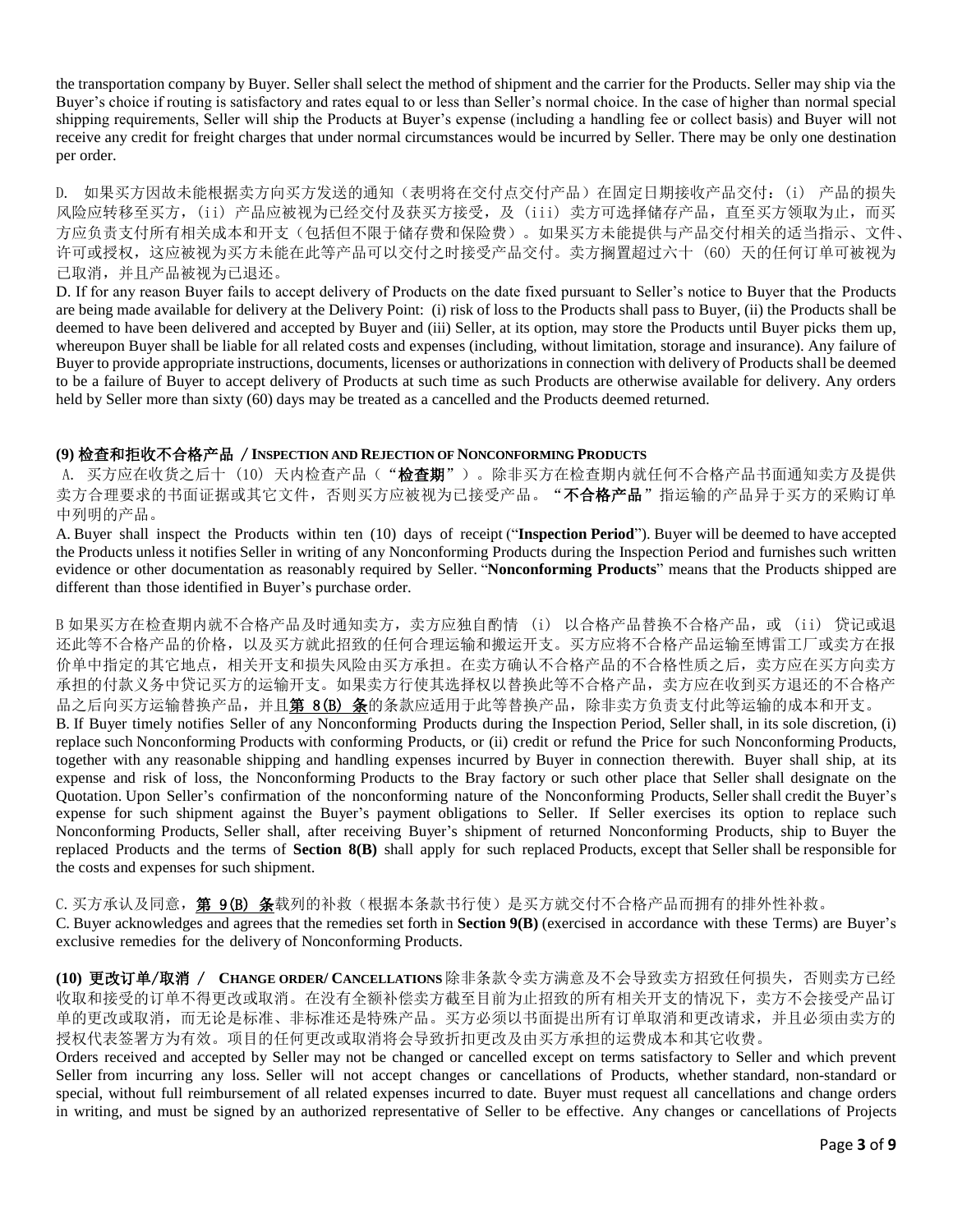will be subject to appropriate changes in discounts, freight costs and other charges to Buyer.

<span id="page-3-0"></span>**(11)** 有限保证/ **LIMITED WARRANTY**A. 卖方向买方保证,在从安装日期起计的十二 (12) 个月期间或运输日期起计的十八 (18) 个月期间(以较短者为准)(若适用, "保证期"),卖方制造的产品在用于产品设计和制造之目的时不会出现材料 和工艺瑕疵。卖方不保证产品会抵抗化学或应力腐蚀或不会出现除了材料或工艺瑕疵外的其它故障。

A. Seller warrants to Buyer that for a period ending as of the earlier of twelve

(12) months from the installation date and eighteen (18) months from the shipment date (as applicable, the "**Warranty Period**"), Products manufactured by Seller will be free from defects in materials and workmanship when used for the purposes for which they were designed and manufactured. Seller does not warrant the Products against chemical or stress corrosion or against any other failure other than from defects in materials or workmanship.

# B.第 [1.11\(A\)](#page-3-0) 条载列的明示保证是排外性保证,并代替任何和所有其它明示或暗示保证。不对适销性或适合于特定目的作 出任何保证。

#### **B. THE EXPRESS WARRANTY SET FORTH IN SECTION 1.11(A) IS EXCLUSIVE AND IN LIEU OF ANY AND ALL OTHER WARRANTIES, EXPRESS OR IMPLIED. NO WARRANTY OF MERCHANTABILITY OR FITNESS FOR A PARTICULAR PURPOSE IS INTENDED OR GIVEN.**

C. 由第三方制造的产品("第三方产品")可能构成、含有、包含于、纳入、随附于产品或与产品一起包装。第三方产品 并不在第 [11\(A\)](#page-3-0) 条的涵盖范围内。为免生疑问,卖方不对任何第三方产品作出任何声明或保证。

C. Products manufactured by a third party ("**Third Party Product**") may constitute, contain, be contained in, incorporated into, attached to or packaged together with, the Products. Third Party Products are not covered by the warranty in **Section 11(A)**. For the avoidance of doubt, **SELLER MAKES NO REPRESENTATIONS OR WARRANTIES WITH RESPECT TO ANY THIRD PARTY PRODUCT.**

<span id="page-3-1"></span>D. 卖方不对违反第 [11\(A\)](#page-3-0) 条载列的保证负责, 除非: (i) 买方在保证期内就瑕疵向卖方发送书面通知, 并在任何情况下均 在买方发现或应该发现瑕疵之时起计十四 (14) 天内发出;(ii) 卖方在收到上述通知之后有合理机会检查此等产品,且买 方(若卖方提出要求)退还此等产品至博雷的工厂或卖方在报价单中指定的其它地点,以在此等地点进行检查;及 (iii) 卖方合理核实买方提出的产品存在瑕疵的主张。买方应在买方首次就瑕疵通知卖方之后的九十 (90) 天内,将瑕疵产品退还 (预付运费)至博雷的工厂或卖方在报价单上指定的其它地点。在卖方确认产品违反第 [11\(A\)](#page-3-0) 条所载的保证之后,卖方将 在买方对卖方承担的付款义务中贷记买方的运输开支;如果卖方行使其选择权以替换此等不合格产品,卖方应在收到买方退 还的不合格产品之后向买方运输替换产品,并且第 [8\(B\)](#page-1-0) 条的条款应适用于此等替换产品,除非卖方负责支付此等运输的成 本和开支。

D. The Seller shall not be liable for a breach of the warranty set forth in **Section 11(A)** unless: (i) Buyer gives written notice to Seller of the defect during the Warranty Period and, in any event, within fourteen (14) days of the time when Buyer discovers or ought to have discovered the defect; (ii) Seller is given a reasonable opportunity after receiving the notice to examine such Products and Buyer (if requested to do so by Seller) returns such Products to Bray's factory or such other place that Seller shall designate on the Quotation for the examination to take place there; and (iii) Seller reasonably verifies Buyer's claim that the Products are defective. Buyer shall return (freight prepaid) the defective Product to Bray at Bray's factory or such other place that Seller shall designate on the Quotation no later than ninety (90) days of Buyer's initial written notice to Seller of the defect. Upon Seller's confirmation of Products in breach of the warranty provided under **Section 11(A)**, Seller shall credit the Buyer's expense for shipment against the Buyer's payment obligations to Seller and, if Seller exercises its option to replace such defective Products, Seller shall ship to Buyer the replaced Products and the terms of **Section 8(B)** shall apply for such replaced Products, except that Seller shall be responsible for the costs and expenses for such shipment.

<span id="page-3-2"></span>E. 卖方在以下情况下不对违反第 [11\(A\)](#page-3-0) 条载列的保证负责: (i) 买方在发出此等通知之后进一步使用此等产品; (ii) 瑕 疵是由于买方未能遵守卖方有关产品存储、安装、试运行、使用或维护的口头或书面指示而导致;或 (iii) 买方未经卖方 事先书面同意而更改或修复此等产品。

E. The Seller shall not be liable for a breach of the warranty set forth in

**Section 11(A)** if: (i) Buyer makes any further use of such Products after giving such notice;

(ii) the defect arises because Buyer failed to follow Seller's oral or written instructions as to the storage, installation, commissioning, use or maintenance of the Products; or (iii) Buyer alters or repairs such Products without the prior written consent of Seller.

F. 在遵守上文第 [11\(D\)](#page-3-1) 条和第 [11\(E\)](#page-3-2) 条的前提下, 对于处于保证期内的此等产品, 卖方可以独自酌情: (i) 修复或替换 此等产品(或瑕疵部分), 或(ii) 按照合同约定的比例贷记或退还此等产品的价格, 但是, 如果卖方提出请求, 买方应向 卖方退还此等产品,相关开支由卖方承担。本第 11(F) 条载列的补救应为买方的唯一和排外性补救以及卖方就违反<u>第 11(A)</u>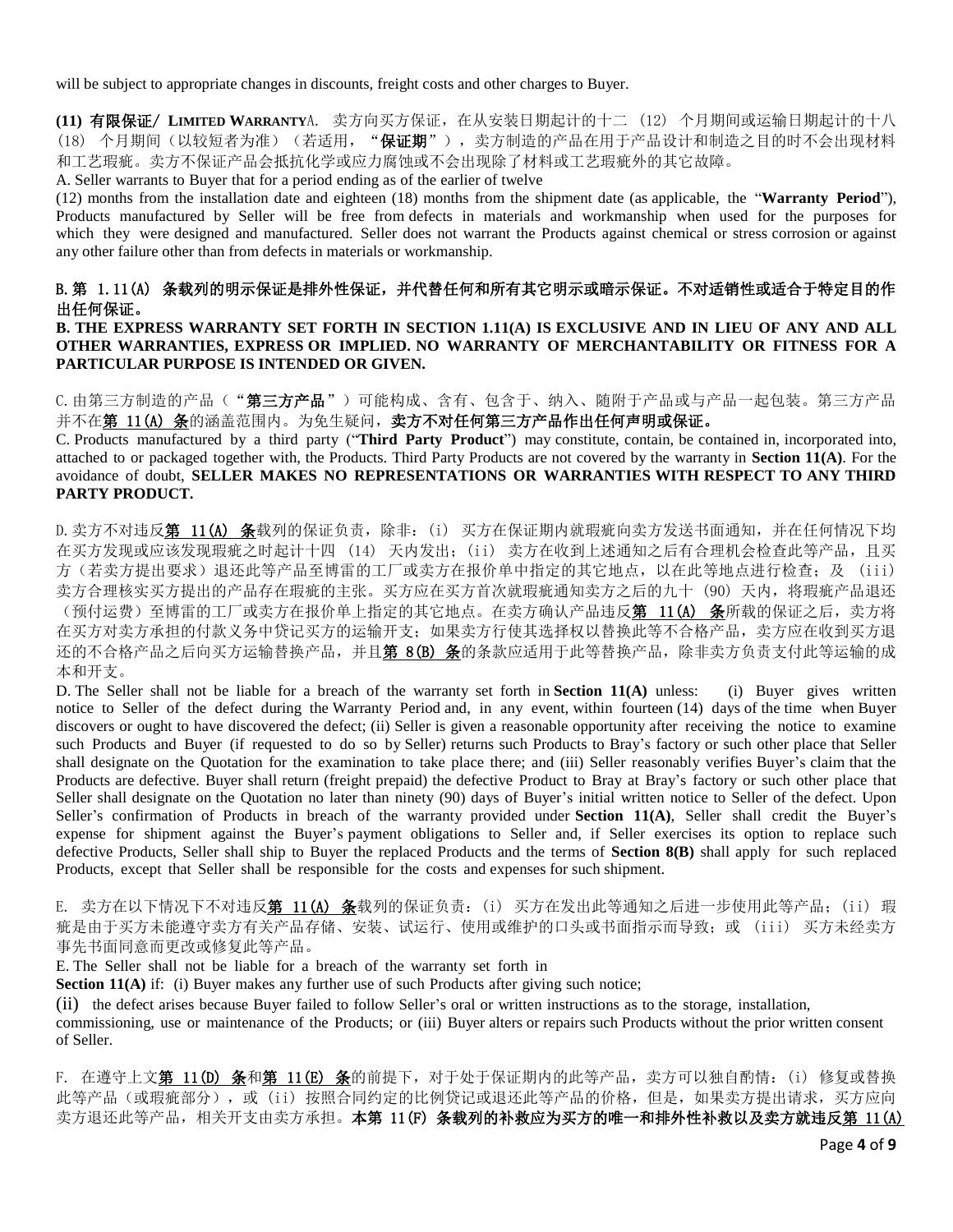# 条载列的有限保证而承担的唯一和全部责任

F. Subject to **Section 11(D)** and **Section 11(E)** above, with respect to any such Products during the Warranty Period, Seller shall, in its sole discretion, either: (i) repair or replace such Products (or the defective part) or (ii) credit or refund the price of such Products at the pro rata contract rate provided that, if Seller so requests, Buyer shall, at Seller's expense, return such Products to Seller. **THE REMEDIES SET FORTH IN THIS SECTION 11(F) SHALL BE THE BUYER'S SOLE AND EXCLUSIVE REMEDY AND SELLER'S SOLE AND ENTIRE LIABILITY FOR ANY BREACH OF THE LIMITED WARRANTY SET FORTH IN SECTION 11(A).**

#### **(12)** 有限责任 / **LIMITATION OF LIABILITY**

**A.** 在任何情况下,对于由于违反本条款书或与之相关的后果性、间接、附带、特殊、惩诫性或惩罚性损害、利润损失或收 入或价值减少,卖方概不负责,无论买方是否已经披露此等损害的可能性或买方已经合理预计此等损害,也无论是否根据 法律或衡平法理论(合同、侵权或其它)提出索偿,即使未能实现任何协定补救或其它补救的关键目的亦为如此。 B. 在任何情况下,卖方由任何产品导致或与产品相关的总责任(无论是由于违反合同、侵权(包括过失)或其它原因而导 致或与之相关)不得超过就此等产品向卖方支付的总金额。

**A. IN NO EVENT SHALL SELLER BE LIABLE FOR ANY ONSEQUENTIAL, INDIRECT, INCIDENTAL, SPECIAL, EXEMPLARY OR PUNITIVE DAMAGES, LOST PROFITS OR REVENUES OR DIMINUTION IN VALUE, ARISING OUT OF OR RELATING TO ANY BREACH OF THESE TERMS, WHETHER OR NOT THE POSSIBILITY OF SUCH DAMAGES HAS BEEN DISCLOSED IN ADVANCE BY BUYER OR COULD HAVE BEEN REASONABLY FORESEEN BY BUYER, REGARDLESS OF THE LEGAL OR EQUITABLE THEORY (CONTRACT, TORT OR OTHERWISE) UPON WHICH THE CLAIM IS BASED, AND N O TWITHSTANDING THE FAILURE OF ANY AGREED OR OTHER REMEDY OF ITS ESSENTIAL PURPOSE.**

**B. IN NO EVENT SHALL SELLER'S AGGREGATE LIABILITY ARISING OUT OF OR RELATED TO ANY PRODUCT, WHETHER ARISING OUT OF OR RELATED TO BREACH OF CONTRACT, TORT (INCLUDING NEGLIGENCE) OR OTHERWISE, EXCEED THE TOTAL OF THE AMOUNTS PAID TO SELLER FOR SUCH PRODUCT.**

#### **(13)** 获授权的退货 / **AUTHORIZED RETURNS**

向买方作出的所有产品销售属于单向销售,未经卖方事先书面批准不得退还产品。一般而言,除了取得事先书面批准的要求 外,只有当买方在运输相应产品至买方之后及时提出退货请求且产品处于良好、可再使用的状况及仍然是博雷标准产品(即 并非定制、过时或买断的产品)的情况下,博雷才会接受买方的退货。对于任何退货,卖方一般会进行贷记(由此,卖方可 能扣减运输、补货和倒舱开支)。

All sales of Products to Buyer are made on a one- way basis and no Products may be returned without prior written approval from Seller. Generally, in addition to the requirement for prior written approval, Bray will accept returns from a Buyer only if the return request is timely made following shipment of the applicable Product(s) to Buyer and the Product(s) are in good, reusable condition and remain standard Bray products (i.e., not custom-made, obsolete or buyout products). In regards to any returns, Seller generally issues credit (from which Seller may deduct shipping, restocking and reconditioning expenses).

#### **(14)** 知识产权 / **INTELLECTUAL PROPERTY RIGHTS**

与产品关联或相关的根据全球任何司法管辖区之法律而享有的所有版权、专利、商标、商业秘密、技术诀窍和其它知识产权 或财产权("知识产权")应属于卖方的独家和排外性财产。卖方将保留用于创建、内含于、用于产品及其组成部分或与 之相关的所有知识产权,并且买方没有取得卖方的任何知识产权的任何权益。买方应仅根据本条款书及卖方的任何指示使用 卖方的知识产权。一概没有授予卖方知识产权的明示或暗示许可。如果买方通过法律实施或其它方式取得任何产品的知识产 权或与产品相关的知识产权,此等权利被视为及特此不可撤销地转让予卖方,而无需采取进一步行动。买方应签署为了使卖 方能够保护其知识产权而必需的文件及采取必需的行动,相关开支由卖方承担。

All copyrights, patents, trademarks, trade secrets, know-how and other intellectual property or proprietary rights pursuant to the laws of any jurisdiction worldwide ("**IP Rights**") associated with or relating to the Products shall belong solely and exclusively to Seller. Seller will retain all IP Rights used to create, embodied in, used in and otherwise relating to the Products and any of their component parts, and Buyer shall not acquire any ownership interest in any of Seller's IP Rights. Buyer shall use Seller's IP Rights only in accordance with these Terms and any instructions of Seller. No license, either express or implied, is granted in any IP Rights of Seller. If Buyer acquires any IP Rights in or relating to any Product by operation of law or otherwise, such rights are deemed and are hereby irrevocably assigned to Seller without further action. Buyer shall, at Seller's expense, execute such documents and do such things as are necessary to enable Seller to protect its IP Rights.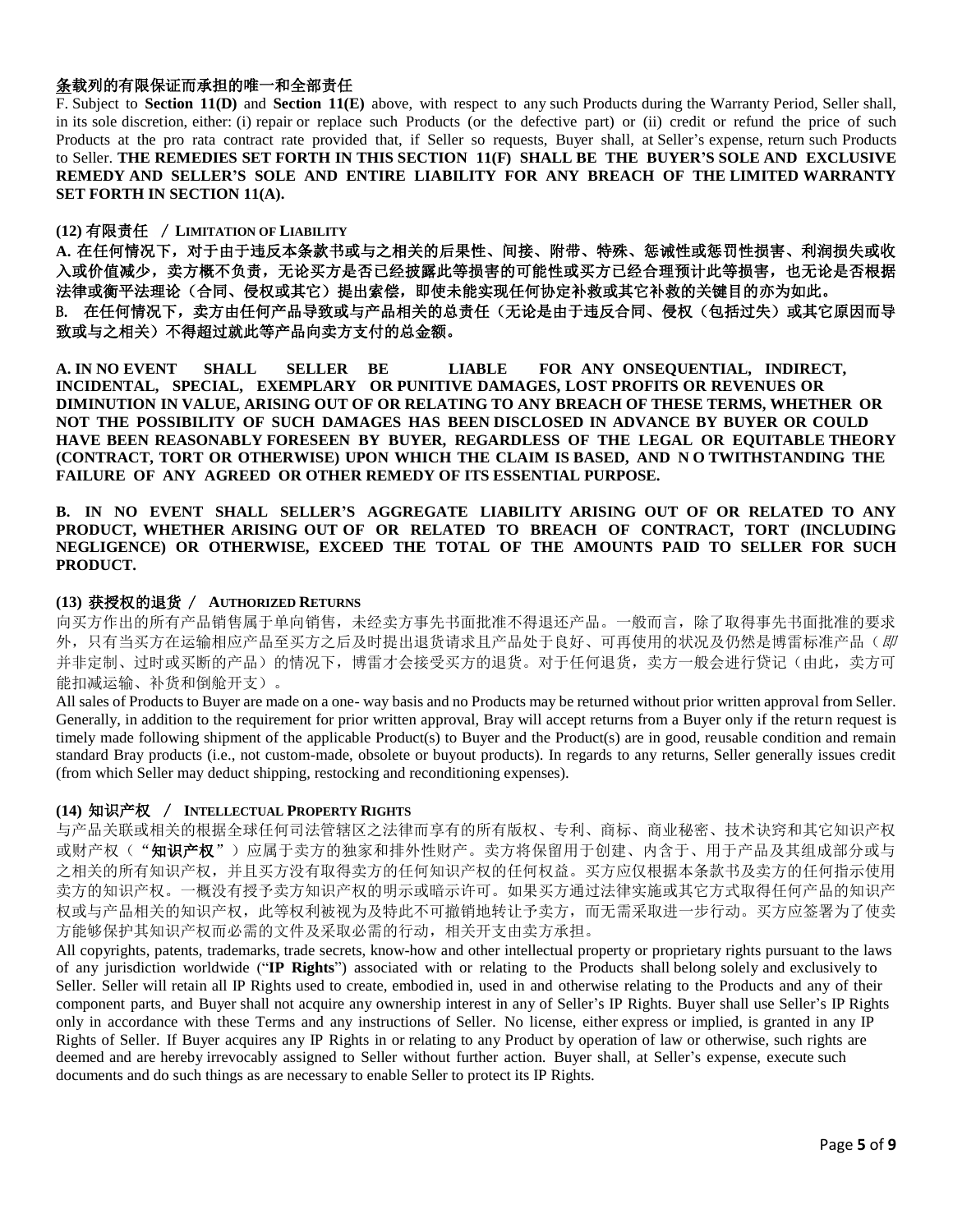### **(15)** 设计变更/ **DESIGN CHANGES**

卖方保留权利以变更、中止或更改产品的设计和结构,而无需事先通知及承担进一步义务。

Seller reserves the right to change, discontinue or alter the design and construction of Products without prior notice and without further obligation.

### **(16)** 遵守法律 / **COMPLIANCE WITH LAW**

买方应遵守所有适用法律、法规和条例,并且应维持其履行本协议项下义务而必需的所有许可、准许、授权、同意和执照的 效力。为了进一步阐述上述规定(并且不限于此),请注意以下合规事项:

贸易合规。买方必须遵守管辖出口/进口管制和规定的所有法律,包括但不限于管辖转口的法律。如果买方取得产品以转售, 此等合规要求买方知悉最终用途、最终用户、最终目的地或与此等产品销售相关的其它事实,并且警惕此等销售相关情况下 的"红色警报"。买方有义务遵守博雷与任何产品销售和购买相关的贸易合规计划。买方应联系博雷以确保其遵守本计划的 要求。

*反腐败法律*。买方必须遵守所有反腐败和反贿赂法律法规,包括但不限于英国 2010 年《反贿赂法》及美国《反海外腐败 法》。买方不得直接或间接支付、提议或承诺支付任何有价物,以旨在影响官方决策或寻求影响附属于政府机构之人士或组 织的决策,或由政府机构全部或部分拥有之组织或业务实体的决策。 倘若根据本协议进行的任何产品交易将会涉及此等 法律,买方必须联系博雷。博雷可立即终止违反此等法律的任何销售、协议或与违约此等法律之人士的关系,而无需承担任 何责任。

Buyer shall comply with all applicable laws, regulations and ordinances, and shall maintain in effect all the licenses, permissions, authorizations, consents and permits that it needs to carry out its obligations under the Agreement. In furtherance of the foregoing (and without limitation thereto), please note the following in regards to compliance:

*Trade Compliance*. Buyer must comply with all laws governing export/import control and regulation, including, without limitation, laws governing re exporting. If Buyer is obtaining Product(s) for resale, such compliance requires that Buyer know of the end- use, end-user, ultimate destination or other facts relating to such sale of Product(s), and be alerted to "*red flags*" in the circumstances related to such sale. Buyer is obligated to comply with Bray's trade compliance program in regards to any sale and purchase of Product(s). Buyer should contact Bray to confirm compliance with the requirements of this program.

*Anti-Corruption Laws*. Buyer must comply with all anti-corruption and bribery laws and regulations, including, without limitation the United Kingdom's Bribery Act 2010 and the United States' Foreign Corrupt Practices Act. Buyer must not pay, offer or promise to pay, directly or indirectly, anything of value for purposes of influencing an official decision or seeking influence in regards to any such decision from a person or organization affiliated with any government body, organization or business entity owned in part or in whole by a government body. Buyer must contact Bray in regards to any transaction in respect of Product(s) provided under this Agreement that could implicate such laws. Bray may immediately terminate, without any liability, any sale, agreement or association with any person violating such laws.

# **(17)** 终止/ **TERMINATION**

除了本协议可能提供的任何补救外,如果买方:(i) 未能支付任何到期金额;(ii) 由于其它原因而没有履行或遵守本协议 任何条款的全部或部分;或 (iii) 无力偿债、提交破产申请或开始或已经开始针对买方提起与破产、接管、重组相关的法 律程序或出于债权人的利益作出转让,则卖方可以在向买方发出书面通知之后立即终止本协议。

In addition to any remedies that may be provided under the Agreement, Seller may terminate the Agreement with immediate effect upon written notice to Buyer, if Buyer: (i) fails to pay any amount when due; (ii) has not otherwise performed or complied with any of the terms of the Agreement, in whole or in part; or (iii) becomes insolvent, files a petition for bankruptcy or commences or has commenced against it proceedings relating to bankruptcy, receivership, reorganization or assignment for the benefit of creditors.

#### **(18)** 放弃 **/ WAIVER**

除非以书面明确载列及由卖方签署,否则卖方对本条款书或协议任何规定的放弃均为无效。未能行使或延迟行使本协议导致 的任何权利、补救、权力或特权不得被当作或解释为放弃此等权利、补救、权力或特权。单次或部分行使本文的任何权力、 补救、权力或特权不得妨碍其它行使或进一步行使,或行使任何其它权利、补救、权力或特权。

No waiver by Seller of any of the provisions of these Terms or the Agreement is effective unless explicitly set forth in writing and signed by Seller. No failure to exercise, or delay in exercising, any rights, remedy, power or privilege arising from the Agreement operates or may be construed as a waiver thereof. No single or partial exercise of any right, remedy, power or privilege hereunder precludes any other or further exercise thereof or the exercise of any other right, remedy, power or privilege.

### **(19)** 保密信息 / **CONFIDENTIAL INFORMATION**

卖方就本条款书或本协议向买方披露的所有卖方保密信息(定义见下文)(无论是口头披露还是以书面、电子或其它形式或 媒介披露或查阅,也无论是否标记、指定或以其它方式认定为"保密"信息)属于保密信息,仅可用于履行本协议,除非事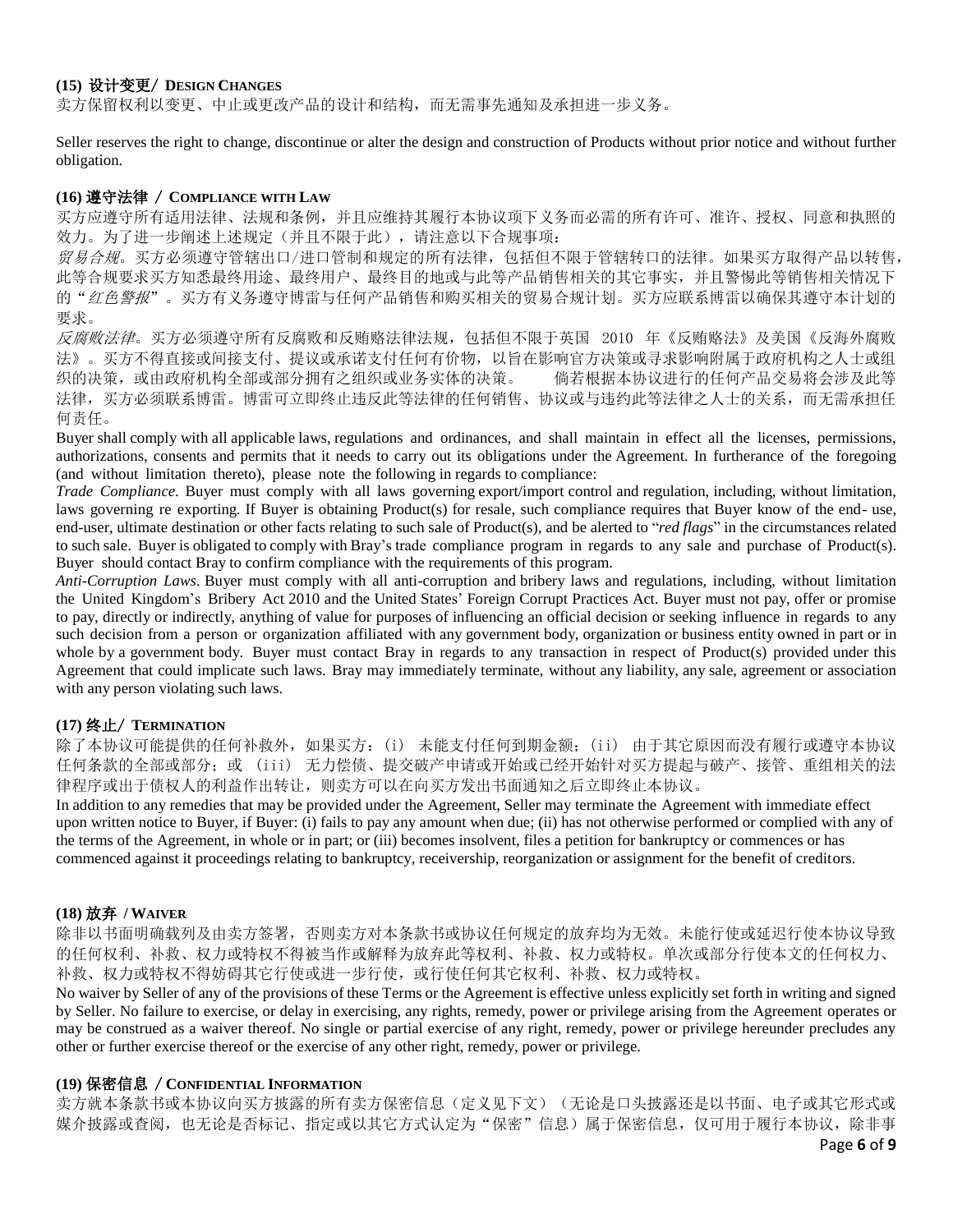先获得卖方书面授权,否则不得披露或复制。在接到卖方的请求后,买方应迅速退还向卖方收到的所有保密信息。卖方应有 权就违反本条的行为取得禁制令。就本协议而言, "保密信息"指卖方的所有非公开、保密或专有信息, 包括但不限于业 务、业务计划、商业秘密、知识产权、规格、样品、模型、设计、客户信息、消费者信息、供应商信息、技术数据、开发、 财产、系统、程序、服务、流程、方法、图纸、技术诀窍、设备、开发计划、文件、手册、策略、培训资料、成本、定价、 折扣或回扣、发明、发现或所取得的与卖方或产品相关的其它保密资料。

All Confidential Information (as defined below) of Seller disclosed by Seller to Buyer, whether disclosed orally or disclosed or accessed in written, electronic or other form or media, and whether or not marked, designated or otherwise identified as "confidential," in connection with these Terms or the Agreement is confidential, solely for the use of performing this Agreement and may not be disclosed or copied unless authorized in advance by Seller in writing. Upon Seller's request, Buyer shall promptly return all Confidential Information received from Seller. Seller shall be entitled to injunctive relief for any violation of this Section. For purposes of this Agreement, "Confidential Information" means all non-public, confidential or proprietary information of Seller including, but not limited to, business affairs, business plans, trade secrets, intellectual property, specifications, samples, patterns, designs, client information, customer information, supplier information, technical data, developments, properties, systems, procedures, services, processes, methods, drawings, know- how, equipment, development plans, documents, manuals, strategies, training materials, costs, pricing, discounts or rebates, inventions, discoveries or any other confidential matters acquired in respect of the Seller or the Products.

### **(20)** 不可抗力/ **FORCE MAJEURE**

如果超出一方控制且并非由于受影响方的过失而导致的不可抗力状况("不可抗力")阻止履行本条款书和本协议(付款 义务除外),则卖方或买方均不构成违约,也不需要就任何延迟或损害而对另一方负责。不可抗力包括但不限于地震、水灾、 飓风、命名的热带风暴、雷击、冰暴、暴风雪、冰山、浮冰、空中和海上灾难、爆炸和火灾、流行病、天灾、战争行为、恐 怖主义、国家紧急状况、入侵、暴动,骚乱、罢工、停工、封锁或其他劳资纠纷、任何政府或政府机构的任何法律、法规、 规章、命令、指令、要求或干预,或延迟获得足够或适当的材料供应、停电或不受该方控制且该方无法通过合理努力以防止 或补救的其它情况,无论是相似还是不相似、可预见还是不可预见。倘若发生任何不可抗力事件,应向卖方提供履行其义务 而可能合理需要的额外时间。

Neither Seller nor Buyer shall be in breach of contract nor liable to the other party for any delay or damages if prevented from performance of these Terms and the Agreement (other than the payment of money) by any condition of force majeure which is beyond the control and not caused by the negligence of the party so affected ("Force Majeure"). Force Majeure includes, but shall not be limited to, earthquakes, floods, hurricanes, named tropical storms, lightning strikes, ice storms, blizzards, icebergs, pack ice, air and sea disasters, explosions and fire, epidemics, acts of God, acts of public enemy, war, terrorism, national emergency, invasion, insurrection, riot, strike, lockout, blockade or other industrial disputes, any laws, rules, regulations, orders, directives or requirements of or interference by any government or government agency, inability or delay in obtaining supplies of adequate or suitable materials, power outage or other circumstances not within the control of the party and which, by the exercise of reasonable diligence, the party is unable to prevent or remedy, whether similar or dissimilar, foreseen or unforeseen. Seller shall have such additional time as may be reasonably necessary to perform its obligations upon the occurrence of any Force Majeure event.

# **(21)** 转让 / **ASSIGNMENT**

未经卖方事先书面同意,买方不得转让其于本协议下的权利或委托其于本协议下的义务。违反本条的任何声称转让或委托均 为无效。转让或委托不会免除买方于本协议项下的任何义务。

Buyer shall not assign any of its rights or delegate any of its obligations under this Agreement without the prior written consent of Seller. Any purported assignment or delegation in violation of this Section is null and void. No assignment or delegation relieves Buyer of any of its obligations under this Agreement.

# **(22)** 修订和修改/ **AMENDMENT AND MODIFICATION**

本条款书仅可由明确表明修订本条款书且由卖方和买方之授权代表签署的书面修订案进行修改或修订。

These Terms may only be amended or modified in a writing which specifically states that it amends these Terms and is signed by an authorized representative of each of Seller and Buyer.

# **(23)** 双方的关系 / **RELATIONSHIP OF THE PARTIES**

双方之间的关系属于独立承包商关系。本条款书或本协议概无规定应被解释为在双方之间创建任何代理、合伙、合资或其它 形式的合办企业、雇佣或受信关系,并且任何一方均无权以任何方式为对方订约或约束对方。

The relationship between the parties is that of independent contractors. Nothing contained in these Terms or the Agreement shall be construed as creating any agency, partnership, joint venture or other form of joint enterprise, employment or fiduciary relationship between Seller and Buyer, and neither party shall have authority to contract for or bind the other party in any manner whatsoever.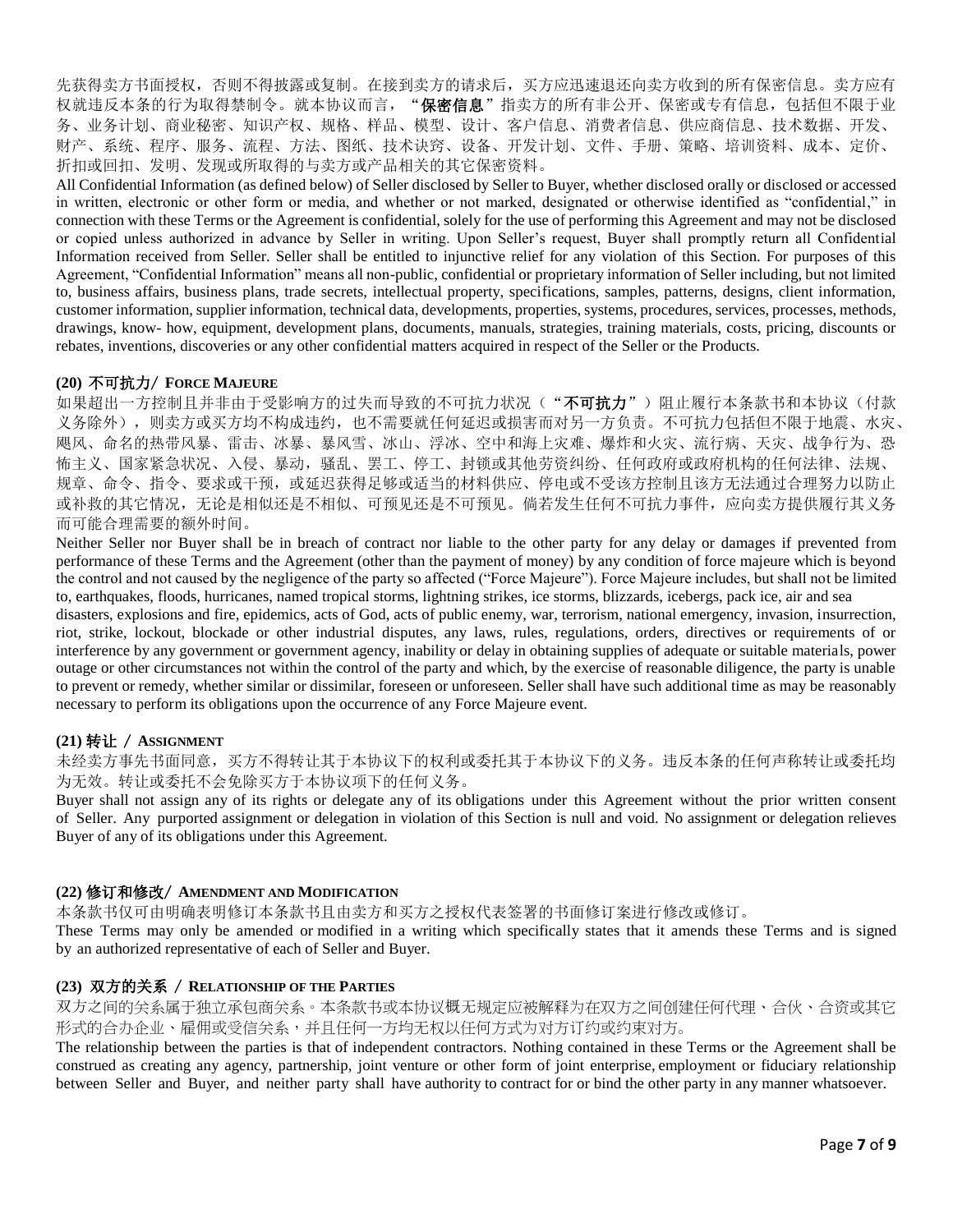#### **(24) 2**无第三方受益人/ **NO THIRD PARTY BENEFICIARIES**

本条款书和本协议仅为了保障卖方和买方及其各自的继任人和获准受让人的利益,并且本文概无明示或暗示规定旨在或应该 根据本条款书或因为本条款书而授予任何其他人士或实体任何性质的法律或衡平法权利、利益或补救

These Terms and the Agreement are for the sole benefit of the Seller and Buyer and their respective successors and permitted assigns, and nothing herein, express or implied, is intended to or shall confer upon any other person or entity any legal or equitable right, benefit or remedy of any nature whatsoever under or by reason of these Terms.

#### **(25)** 管辖法律 / 司法管辖区 / 放弃陪审团审理 / **GOVERNING LAW/JURISDICTION/ JURY WAIVER**

本条款书、本协议及双方之间的关系应受德克萨斯州的程序和实体法管辖,而排除将会导致适用其它司法管辖区之实体或程 序法律的法律冲突原则。倘若德克萨斯州法律被裁定或裁决不适用于双方之间的任何纠纷,则就该纠纷而言,本条款书、本 协议及双方之间的关系应受销售产品的相应博雷工厂所在司法管辖区的法律管辖,而排除将会导致适用其它司法管辖区之实 体或程序法律的法律冲突原则。

如果销售产品的相应博雷工厂位于美国的任何州份、领地或区域,则各方:(A) 不可撤销地接受德克萨斯州哈里斯郡的管辖 权和法庭审判地,以解决由于本条款书、本协议和双方之间关系导致或与之相关的任何和所有纠纷;及 (B) 在知情情况下 自愿放弃在本条款书、本协议和双方之间关系导致或与之相关的任何法律程序中由陪审团审理的所有权利。

如果销售产品的相应博雷工厂位于美国的任何州份、领地或区域,则各方同意,本条款书或本协议导致或与之相关的所有纠 纷应根据国际商会的仲裁规则由按照上述规则委任的一名仲裁员进行最终解决,并可以作出适用法律允许的抗辩。仲裁应以 英语进行,并受到德克萨斯州休斯顿市的限制。仲裁员必须满足以下各项资质要求才能获委任:(1) 毕业于美国的法学院; (2) 在复杂商业纠纷的诉讼及/或仲裁方面拥有超过二十年的经验;(3) 在德克萨斯州拥有法律执业牌照;及 (4) 客观公 正。仲裁员将有权在双方之间确定责任归属,但无权判决本条款书或本协议的明示条款并没有提供或超出本条款书或本协议 明确条款的任何损害赔偿或补救。仲裁判决书将会呈交至双方,并可按照任何一方的要求纳入事实发现和法律结论。该判决 可在合资格司法管辖区的法庭确认及执行。买方和供应商特此同意及接受上述仲裁,并将德克萨斯州休斯顿任何当地、州或 联邦法庭的管辖权作为复核或挑战仲裁结果的管辖权,并且放弃该方可能拥有的将审判地点转移至其它司法管辖区的任何权 利。双方明确保留在德克萨斯州的法庭寻求禁制令的所有权利。双方承认及同意,本协议包括州际商务活动(因此,如果美 国联邦仲裁法与任何州法律规定有冲突,应以美国联邦仲裁法为准,并适用于据此开展的所有仲裁)。

THESE TERMS, THE AGREEMENT AND THE RELATIONS BETWEEN THE PARTIES SHALL BE GOVERNED BY THE PROCEDURAL AND SUBSTANTIVE LAWS OF THE STATE OF TEXAS, EXCLUSIVE OF CONFLICT OF LAWS PRINCIPLES WHICH WOULD DIRECT THE APPLICATION OF THE SUBSTANTIVE OR PROCEDURAL LAW OF ANOTHER JURISDICTION. IN THE EVENT TEXAS LAW IS RULED OR ORDERED TO NOT APPLY TO ANY DISPUTE BETWEEN THE PARTIES, THEN FOR PURPOSES OF THAT DISPUTE THESE TERMS, THE AGREEMENT AND THE RELATIONS BETWEEN THE PARTIES SHALL BE GOVERNED BY THE LAWS OF THE JURISDICTION IN WHICH BRAY'S FACTORY APPLICABLE TO THE SALE IS LOCATED, EXCLUSIVE OF CONFLICT OF LAWS PRINCIPLES WHICH WOULD DIRECT THE APPLICATION OF THE SUBSTANTIVE OR PROCEDUAL LAW OF ANOTHER JURISDICTION. IF BRAY'S FACTORY APPLICABLE TO THE SALE IS LOCATED IN ANY STATE, TERRITORY, OR DISTRICT OF THE UNITED STATES OF AMERICA, EACH PARTY: (A) IRREVOCABLY SUBMITS TO THE JURISDICTION AND VENUE OF THE COURTS LOCATED IN HARRIS COUNTY, TEXAS FOR THE RESOLUTION OF ANY AND ALL DISPUTES ARISING FROM OR RELATING TO THESE TERMS, THE AGREEMENT AND THE RELATIONS BETWEEN THE PARTIES; **AND (B) KNOWINGLY AND VOLUNTARILY WAIVES ALL RIGHTS TO A JURY TRIAL IN ANY LEGAL PROCEEDING RELATING TO THESE TERMS, THE AGREEMENT AND THE RELATIONS BETWEEN THE PARTIES.**

IF BRAY'S FACTORY APPLICABLE TO THE SALE IS NOT LOCATED IN ANY STATE, TERRITORY, OR DISTRICT OF THE UNITED STATES OF AMERICA, EACH PARTY AGREES ALL DISPUTES ARISING OUT OF OR IN CONNECTION WITH THIS AGREEMENT OR THE ORDER(S) SHALL BE FINALLY SETTLED, SUBJECT TO THE DEFENSES ALLOWED BY APPLICABLE LAW, UNDER THE RULES OF ARBITRATION OF THE INTERNATIONAL CHAMBER OF COMMERCE BY A SINGLE ARBITRATOR APPOINTED IN ACCORDANCE WITH THE SAID RULES. THE ARBITRATION SHALL BE CONDUCTED IN ENGLISH WITHIN THE LIMITS OF THE CITY OF HOUSTON, TEXAS. THE ARBITRATOR MUST MEET EACH OF THE FOLLOWING QUALIFICATIONS IN ORDER TO BE APPOINTED: (1) BE A GRADUATE OF A LAW SCHOOL LOCATED IN THE UNITED STATES; (2) HAVE MORE THAN TWENTY YEARS OF EXPERIENCE IN LITIGATING AND/OR ARBITRATING COMPLEX COMMERCIAL DISPUTES; (3) BE LICENSED TO PRACTICE LAW IN THE STATE OF TEXAS; AND (4) BE IMPARTIAL. THE ARBITRATOR WILL HAVE THE AUTHORITY TO APPORTION LIABILITY BETWEEN THE PARTIES, BUT WILL NOT HAVE THE AUTHORITY TO AWARD ANY DAMAGES OR REMEDIES NOT AVAILABLE UNDER, OR IN EXCESS OF, THE EXPRESS TERMS OF THESE TERMS OR THE AGREEMENT. THE ARBITRATION AWARD WILL BE PRESENTED TO THE PARTIES IN WRITING, AND UPON THE REQUEST OF EITHER PARTY, WILL INCLUDE FINDINGS OF FACT AND CONCLUSIONS OF LAW. THE AWARD MAY BE CONFIRMED AND ENFORCED IN ANY COURT OF COMPETENT JURISDICTION.